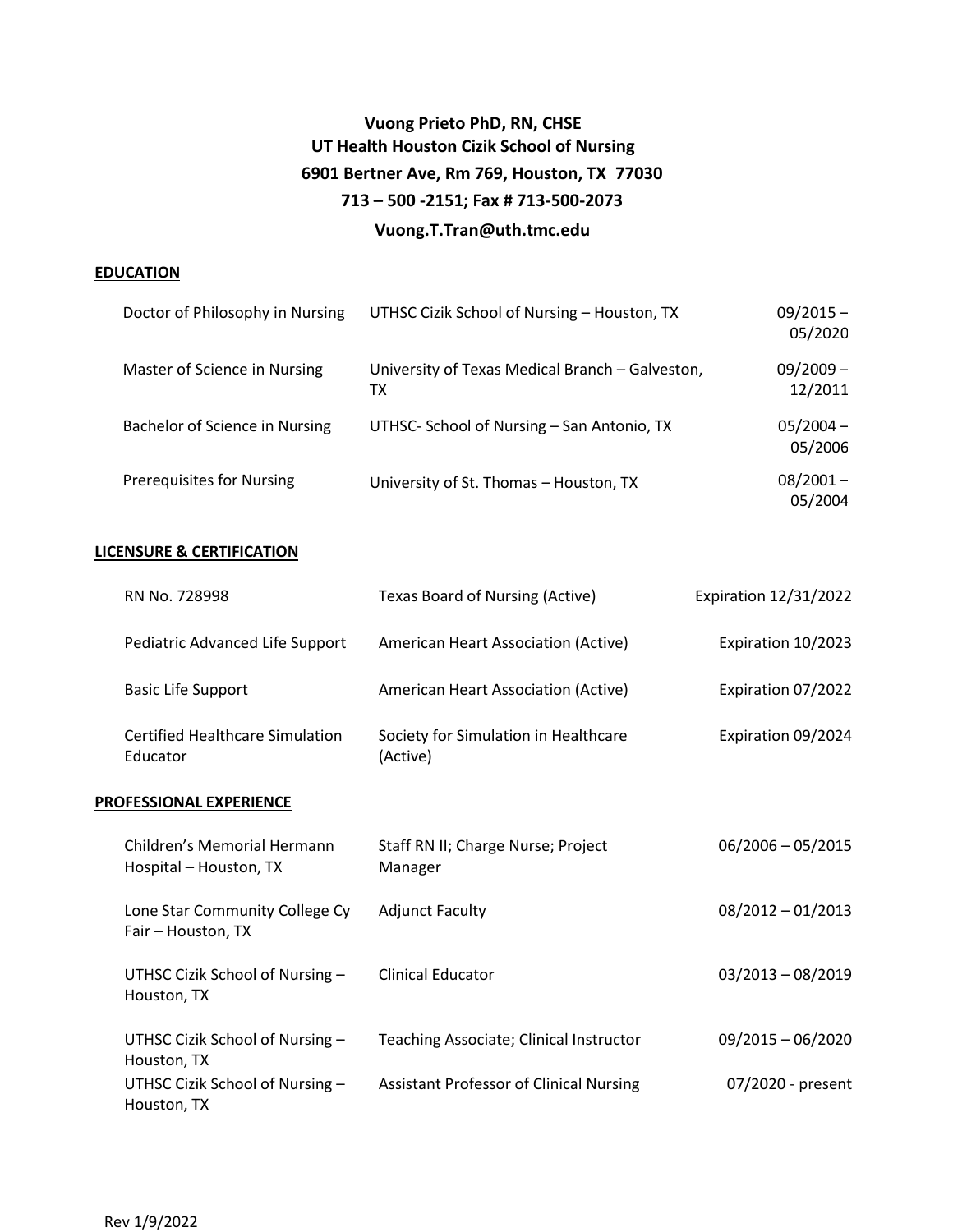# **PUBLICATIONS**

#### **Indexed Dissertation**

Prieto, V. (2020). Caregivers of medically fragile children with technology needs. Texas Medical Center Dissertations.

## **Peer Reviewed Publications**

Prieto, V., Rozmus, C., Cohen, E., & LoBiondo-Wood, G. (TBD). Caregiver burden, caregiving satisfaction, and health-related quality of life among caregivers of children with medical complexity. *Pediatric Nursing*. *Final publication pending 12-24 months*

Lewandowski, S., Landry, K., & Prieto, V. (2021). Rising to the COVID-19 Nursing Education Challenges and Transitioning to Online Clinical Practice: Reflecting a Year Later. *Nurse Educator, 46*(6). Doi: 10.1097/NNE.0000000000001113

## **Poster/Presentation**

Hayes, A., Hollins, A., Ramaswamy, P., & Tran, V. (2016). Predictors of female genital mutilation (FGM/C) among young girls in Egypt. Presented at the Research Day at University of Texas Houston Health Science Center School of Nursing, Houston, TX (04/08/2016).

## **PROFESSIONAL SERVICE**

## **Professional Memberships**

| Sigma Theta Tau International Honor Society; Role - Member                                                         | $05/2006 - 2018$    |
|--------------------------------------------------------------------------------------------------------------------|---------------------|
| Sigma Theta Tau International Honor Society - Zeta Pi Chapter;<br>Role – Member and serves on Activities Committee | 05/2020 - present   |
| National League for Nursing; Role - Member                                                                         | $06/2011$ – present |
| International Nursing Association for Clinical Simulation and Learning;<br>Role - Member                           | $03/2013 - 12/2019$ |

#### **Institutional Service**

| UTHSC - Cizik School of Nursing Houston | Baccalaureate Council - Member                  | $05/2015 -$<br>present |
|-----------------------------------------|-------------------------------------------------|------------------------|
| UTHSC - Cizik School of Nursing Houston | Faculty Assembly - Member                       | $05/2015 -$<br>present |
| UTHSC - Cizik School of Nursing Houston | APG Committee - Member                          | $2020 -$<br>present    |
| UTHSC - Cizik School of Nursing Houston | <b>CSON 50th Anniversary Planning Committee</b> | $03/2021 -$            |
|                                         |                                                 | Present                |
| UTHSC - CSON                            | Faculty Life Council - Faculty Development      | $09/2021 -$            |
|                                         |                                                 | present                |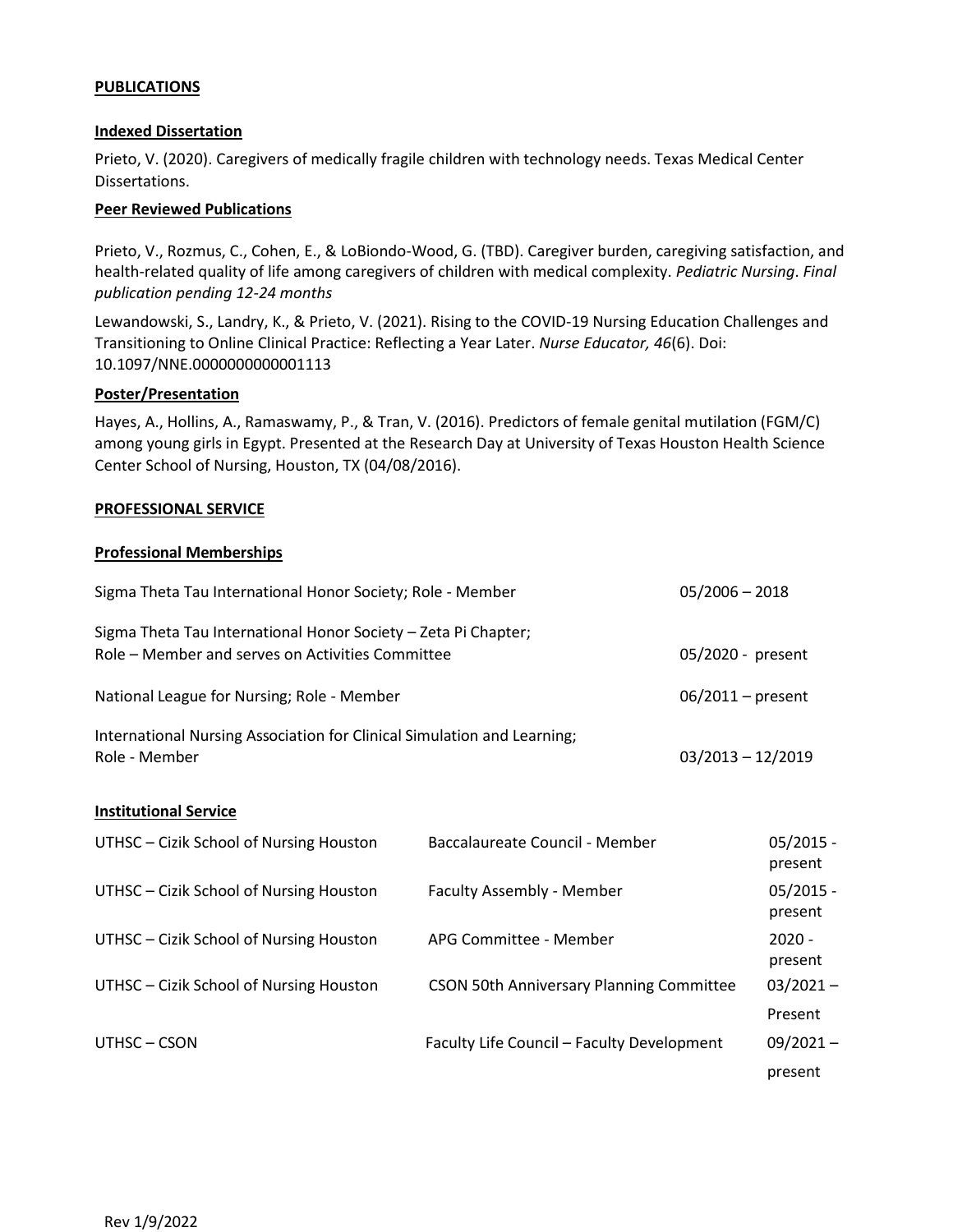# **Volunteer Service**

Houston Food Bank (10/24/2021) UTHSC Covid Vaccine Clinic at Cooley Building; Role – RN observer (3/11/21; 3/30/21; 4/22/21; 4/27/21) Chinese Community Center; Role – RN vaccinator (4/24/21)

## **COURSES TAUGHT**

**Summer, Fall 2015** N3536 Child and Adolescent Healthcare – Clinical Pediatric Clinical Faculty Conducted site visits for precepted clinical at Children's Memorial Hermann; graded clinical assignments

# **Spring, Summer, Fall 2016**

N3536 Child and Adolescent Healthcare – Clinical Pediatric Clinical Faculty Conducted site visits for precepted clinical at Children's Memorial Hermann; graded clinical assignments

# **Spring, Summer, Fall 2017**

N3536 Child and Adolescent Healthcare – Clinical Pediatric Clinical Faculty Conducted site visits for precepted clinical at Children's Memorial Hermann/Texas Children's; graded clinical assignments

# **Spring, Summer, Fall 2018**

N3536 Child and Adolescent Healthcare – Clinical Pediatric Clinical Faculty Conducted site visits for precepted clinical at Children's Memorial Hermann; graded clinical assignments

# **Summer 2019**

N3536 Child and Adolescent Healthcare – Clinical Pediatric Clinical Faculty Conducted site visits for precepted clinical at Children's Memorial Hermann; graded clinical assignments

# **Fall 2019**

| <b>Course Number</b> | <b>Clinical/Lab/Didactic</b> | <b>Course Name</b>                                  |
|----------------------|------------------------------|-----------------------------------------------------|
| 3515B                | Clinical                     | Adult Health Care I – Clinical                      |
| 3523B                | Lab                          | Adult & Older Adult Health Care II - Clinical (lab) |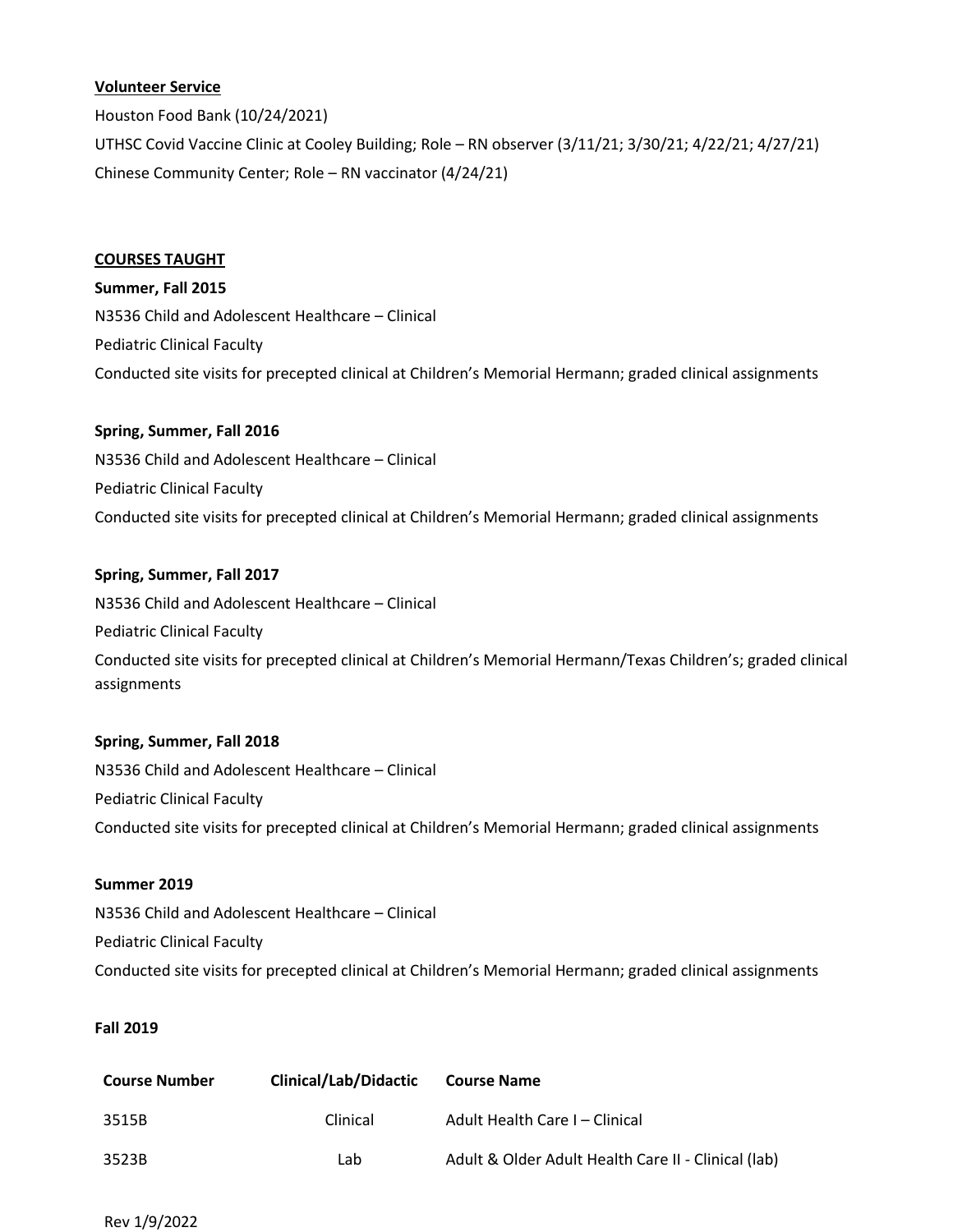| 3536B | Clinical        | Child & Adolescent Health Care - Clinical x2 |
|-------|-----------------|----------------------------------------------|
| 4528B | Lab             | High Acuity - Clinical (lab)                 |
| 3536  | <b>Didactic</b> | Child & Adolescent Health Care (20%)         |
| 3536  | Lab             | Child and Adolescent Health Care (lab)       |

**Spring 2020**

| <b>Course Number</b> | <b>Clinical/Lab/Didactic</b> | <b>Course Name</b>                                  |
|----------------------|------------------------------|-----------------------------------------------------|
| 3515B                | Clinical                     | Adult Health Care L- Clinical                       |
| 3523B                | Lab                          | Adult & Older Adult Health Care II - Clinical (lab) |
| 3536B                | Clinical                     | Child & Adolescent Health Care - Clinical x2        |
| 4528B                | Lab                          | High Acuity - Clinical (lab)                        |
| 3536                 | Didactic                     | Child & Adolescent Health Care (20%)                |
| 3536                 | Lab                          | Child and Adolescent Health Care (lab)              |

| Summer 2020          |                              |                                               |  |
|----------------------|------------------------------|-----------------------------------------------|--|
| <b>Course Number</b> | <b>Clinical/Lab/Didactic</b> | <b>Course Name</b>                            |  |
| N/A                  | Sim.                         | Sim coordination                              |  |
| 3536B/4528B          | <b>Sim</b>                   | Pedi/High acuity Sim                          |  |
| 3536                 | didactic                     | Child & Adolescent Health Care (30%)          |  |
| 3536B                | Co-Coord                     | Child & Adolescent Health Care - Clinical 50% |  |
| 3523B                | Simulation                   | Care II sim                                   |  |

| <b>Fall 2020</b>     |                       |                                             |
|----------------------|-----------------------|---------------------------------------------|
| <b>Course Number</b> | Clinical/Lab/Didactic | <b>Course Name</b>                          |
| 3536B                | Simulation            | Child & Adol Health Care                    |
| 4528B                | Simulation            | High Acuity Sim                             |
| 3536                 | <b>Didactic</b>       | Child & Adolescent Health Care (30%)        |
| 3536B                | Co-Coord              | Child & Adolescent Health Care - Clin (50%) |